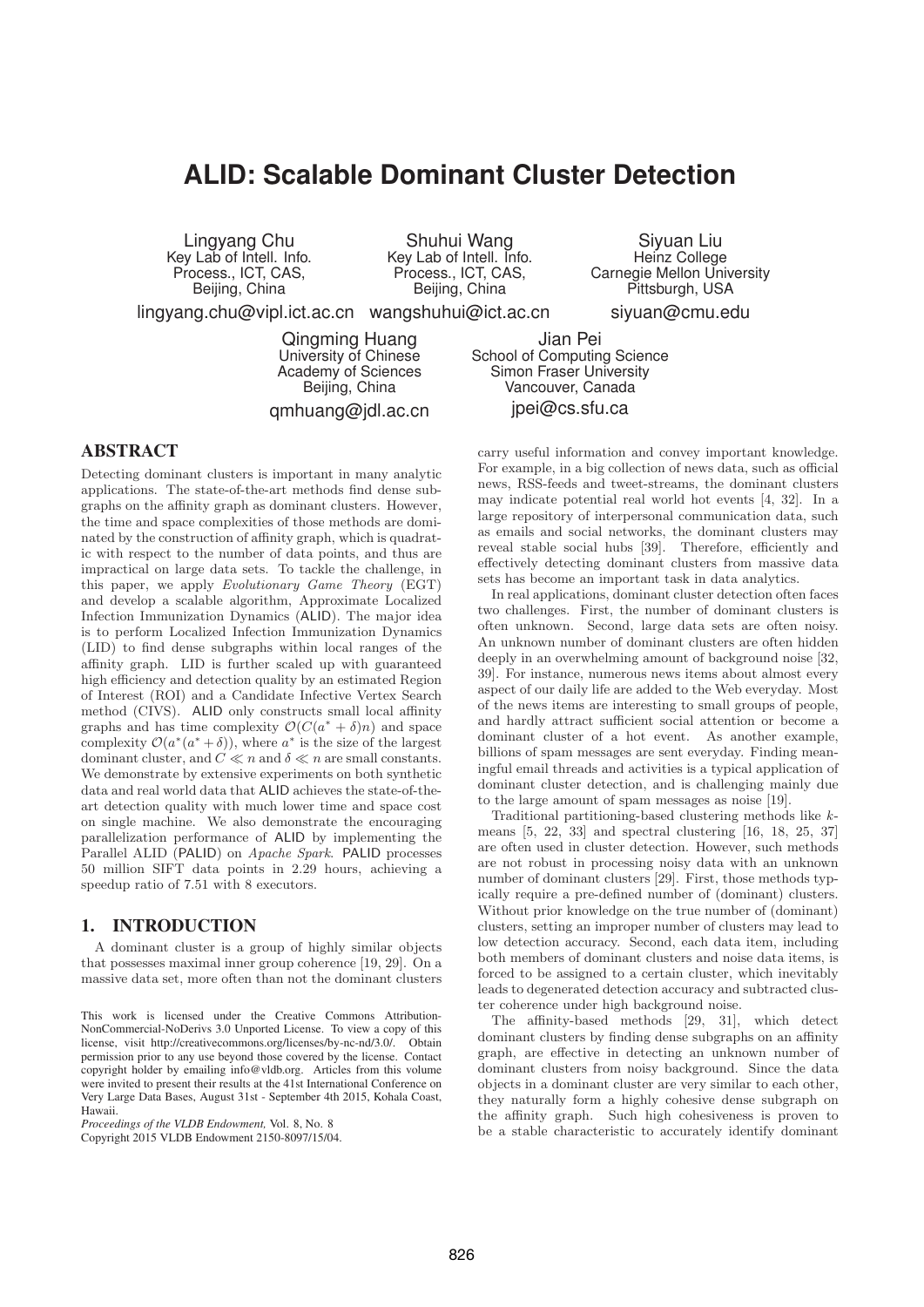clusters from noisy background without knowing the exact number of clusters [19, 31]. Nevertheless, efficiency and scalability are the bottlenecks of the affinity-based methods, since the complexity of constructing the affinity matrix from n data items is  $\mathcal{O}(n^2)$  in both time and space. Even though the computational cost can be saved by forcing the affinity graph sparse [9], the enforced sparsity breaks the intrinsic cohesiveness of dense subgraphs and consequently affects the detection quality of dominant clusters.

To tackle the challenge, in this paper, we propose Approximate Localized Infection Immunization Dynamics (ALID), a dominant cluster detection approach that achieves high scalability and retains high detection quality. The key idea is to avoid constructing the global complete affinity graph. Instead, ALID finds a dense subgraph within an accurately estimated local Region of Interest (ROI). The ROI is guaranteed by the law of triangle inequality to completely cover a dominant cluster, and thus fully preserves the high intrinsic cohesiveness of the corresponding dense subgraph and ensures the detection quality. Moreover, since dominant clusters generally exist in small local ranges, ALID only searches a small local affinity subgraph within the ROI. Therefore, ALID only constructs small local affinity graphs and largely avoids the expensive construction of the global affinity graph. Consequently, the original  $\mathcal{O}(n^2)$  time and space complexity of affinity graph construction is significantly reduced to  $\mathcal{O}(C(a^* + \delta)n)$  in time and  $\mathcal{O}(a^*(a^* + \delta))$  in space, where  $a^*$  is the size of the largest dominant cluster, and  $C \ll n$  and  $\delta \ll n$  are small constants.

We make the following major contributions. First, we propose LID to detect dense subgraphs on a local affinity graph within a ROI. LID localizes the Infection Immunization Dynamics [31] to efficiently seek dense subgraphs on a small local affinity graph. It only computes a few columns of a local affinity matrix to detect a dense subgraph without sacrificing detection quality. This significantly reduces the time and space complexity.

Second, we estimate a Region of Interest (ROI) and propose a Candidate Infective Vertex Search (CIVS) method to significantly improve the scalability of LID and ensure high detection quality. The ROI is guaranteed to accurately identify the local range of the "true" dense subgraph, which ensures the detection quality of ALID. The CIVS method is proposed to quickly retrieve the data items within the ROI, where all data items are efficiently indexed by Locality Sensitive Hashing (LSH) [13]. Demonstrated by extensive experiments on synthetic data and real world data, ALID achieves substantially better scalability than the other affinity-based methods without sacrificing the detection quality.

Third, we carefully design a parallelized solution on top of the MapReduce framework [14] to further improve the scalability of ALID. The promising parallelization performance of Parallel ALID (PALID) is demonstrated by the experiments on Apache Spark (http://spark.apache.org/). PALID can efficiently process 50 million SIFT data [23] in 2.29 hours and achieve a speedup ratio of 7.51 with 8 executors.

The rest of the paper is organized as follows. We review related work in Section 2, and revisit the problem of dense subgraph finding in Section 3. We present the ALID method in Section 4. Section 5 reports the experimental results. Section 6 concludes the paper. Limited by space, the mathematical proofs are omitted in this paper. The full version of this work can be found at [11].

# 2. RELATED WORK

For dominant cluster detection, the affinity-based methods [19, 28, 29, 31] that find dense subgraphs on affinity graphs are more resistant against background noise than the canonical partitioning-based methods like  $k$ -means [5, 22] and spectral clustering [16, 18, 37]. The dense subgraph seeking problem is well investigated in literature [3, 4, 36]. Motzkin et al. [24] proved that seeking dense subgraphs on an un-weighted graph can be formulated as a quadratic optimization problem on the simplex. Their method was extended to weighted graphs by the dominant set method (DS) [29], which solves a standard quadratic optimization problem (StQP) by replicator dynamics (RD) [38].

Bulò et al.  $[31]$  and Pavan et al.  $[28]$  showed that, given the full affinity matrix of an affinity graph with  $n$  vertices, the time complexity for each RD iteration is  $\mathcal{O}(n^2)$ , which hinders its application on large data sets. Thus, they proposed the infection immunization dynamics (IID) to solve the StQP problem in  $\mathcal{O}(n)$  time and space. However, the overall time and space complexity of IID is still  $\mathcal{O}(n^2)$ , since each iteration of IID needs the full affinity matrix, which costs quadratic time and space to compute and store. Pavan et al. [28] reduced the computational overheads by sampling graph vertices from the original affinity graph with an efficient out-of-sample method. As the tradeoff, the cluster detection accuracy is affected by the sampling rate.

Since most dense subgraphs exist in local ranges of an affinity graph, running RD on the entire graph is inefficient [19, 21]. Therefore, Liu et al. [19] proposed the shrinking and expansion algorithm (SEA) to effectively prevent unnecessary time and space cost by restricting all RD iterations on small subgraphs. Both the time and space complexities of SEA are linear with respect to the number of graph edges [19]. The scalability of SEA is sensitive to the sparse degree of the affinity graph. Liu et al. [20] and Bulò  $et$  al. [7] also extended dominant cluster detection from pairwise affinity graphs to hypergraphs. Their methods [20, 7] focus on capturing high-order coherence of vertices with hypergraph, which leads to high computational complexity and limited scalability.

Affinity propagation (AP) [17] is another noise resistant solution to detect an unknown number of dominant clusters. It finds the dominant clusters by passing real valued messages along graph edges, which is very time consuming when there are many vertices and edges. aiNet [26] is an evolutionary artificial immune network designed for affinity based clustering. However, the scalability of aiNet is limited due to its high computational complexity.

Mean shift [12] differs from the affinity-based methods by directly seeking clusters in the feature space. It assumes that the discrete data items are sampled from a pre-defined density distribution, and detects clusters by iteratively seeking the maxima of the density distribution. However, the detection quality of mean shift is sensitive to the type and bandwidth of the pre-defined density distribution.

The above affinity-based methods are able to achieve high detection quality when the affinity matrix is already materialized. However, the scalability of those methods is limited by the  $\mathcal{O}(n^2)$  time and space complexities of the affinity matrix computation. To the best of our knowledge, ALID developed in this paper is the first attempt to achieve high scalability and retain good clustering accuracy.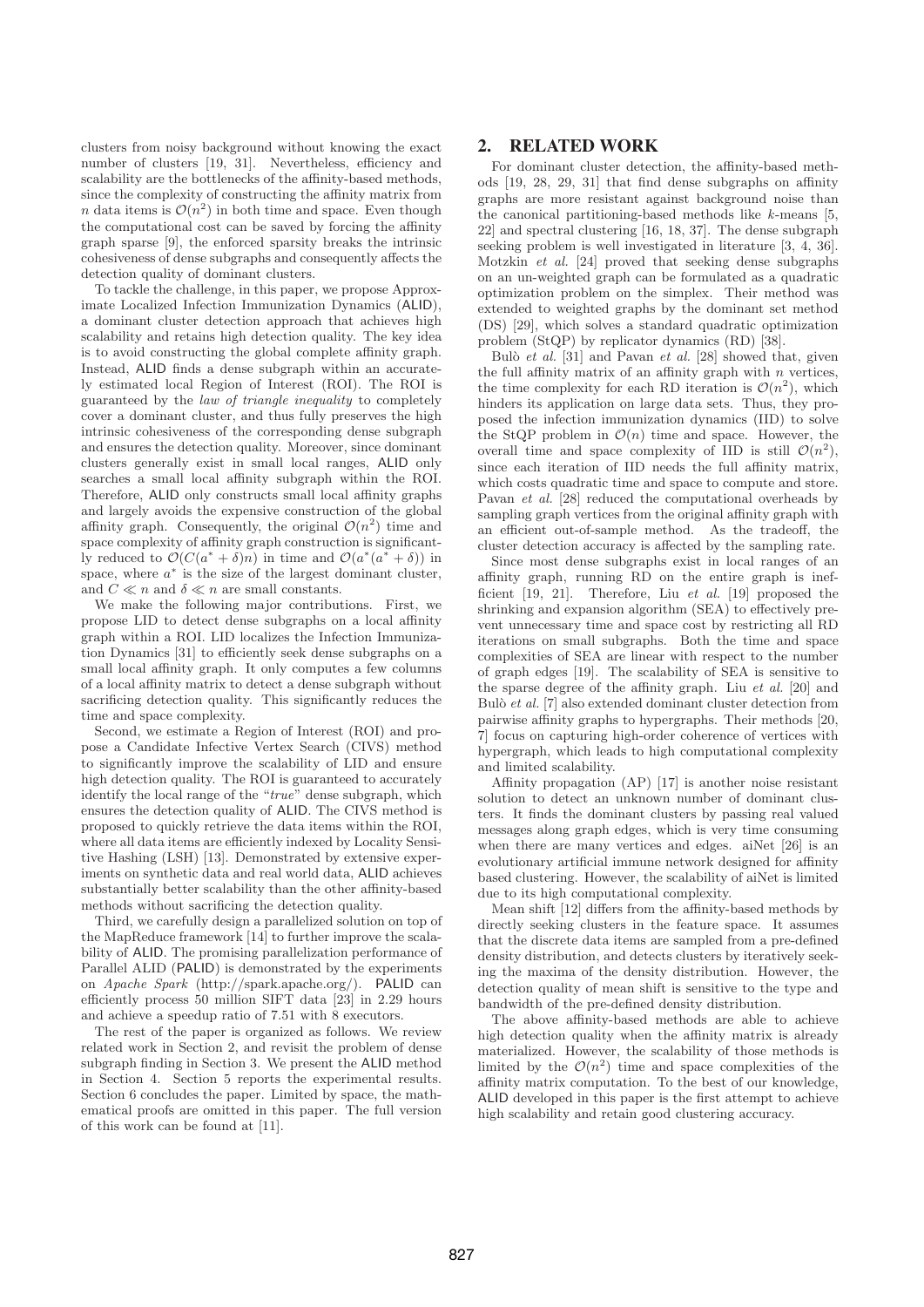

**Figure 1: An affinity graph** G **with 5 vertices** {s1, s2, s3, s4, s5}**. The thicker edges indicate larg-**The rounded rectangle highlights a **subgraph** x **of** G**. The subgraph** x **is composed** of vertices  $\{s_1, s_2, s_3, s_5\}$  and is represented by  $x =$  $[0.3, 0.3, 0.3, 0.0, 0.1]^\top$ ,  $x \in \Delta^5$ .  $s_4$  is an infective vertex **against** x, since  $\pi(s_4, x) > \pi(x)$ .  $s_5$  is a weak vertex in x, since  $\pi(s_5, x) < \pi(x)$ . The co-vertex  $\overline{s_5(x)}$  represents an infective subgraph composed of  $\{s_1, s_2, s_3\}$ .

# 3. DENSE SUBGRAPH FINDING REVISIT

In this section, we revisit the dense subgraph finding problem from the perspective of Evolutionary Game Theory (EGT) [38] and discuss the common scalability bottleneck of the infection immunization dynamics (IID) [31] and other affinity-based methods.

Consider a global affinity graph, denoted by  $G = (V, I, A)$ , where  $V = \{v_i \in R^d \mid i \in I = [1, n]\}\$ is the set of vertices, each vertex  $v_i$  uniquely corresponds to a  $d$ -dimensional data point in  $R^d$  space, R is the set of real numbers, and  $I = [1, n]$ is the range of indices of all vertices. Let  $A$  be the affinity matrix, where each entry  $a_{ij}$  of A represents the affinity between  $v_i$  and  $v_j$ , that is,

$$
a_{ij} = \begin{cases} e^{-k||v_i - v_j||_p} & i \neq j \\ 0 & i = j \end{cases}
$$
 (1)

where  $||\cdot||_p$  represents the  $L_p$ -norm  $(p \ge 1)$  and  $k > 0$  is the scaling factor of the Laplacian Kernel.

Given an affinity graph  $G$  of  $n$  vertices, each graph vertex  $v_i$  can be further referenced by an *n*-dimensional index vector  $s_i = \left[\underbrace{0 \cdots 0}_{i-1} \quad 1 \quad \underbrace{0 \cdots 0}_{n-i}\right]^\top$ . In other words, both  $v_i$ and  $s_i$  refer to the same *i*-th vertex in the graph.

A subgraph can be modeled by a subset of vertices as well as their probabilistic memberships. Take Figure 1 as an example. We assign  $L_1$  normalized non-negative weights to a subgraph x containing vertices  $\{s_1, s_2, s_3, s_5\}$  and represent the subgraph by  $x = 0.3 \cdot s_1 + 0.3 \cdot s_2 + 0.3 \cdot s_3 + 0 \cdot s_4 + 0.1 \cdot s_5$ . Alternatively,  $x$  can be regarded as an  $n$ -dimensional vector storing all the vertex weights, where the *i*-th dimension  $x_i$ is the weight of vertex  $s_i$ . Intuitively,  $x_i$  embodies the probability that vertex  $s_i$  belongs to subgraph x. Thus  $x_i = 0$ indicates that  $s_i$  does not belong to x. For example, vertex  $s_4$  in Figure 1 does not belong to x. In general, a subgraph can be represented by an *n*-dimensional vector  $x \in \Delta^n$  in the standard simplex  $\triangle^n = \{x \in R^n \mid \sum_{i \in I} x_i = 1, x_i \ge 0\}$ 

The average affinity between two subgraphs  $x, y \in \Delta^n$ is measured by the weighted affinity sum between all their member vertices. That is,

$$
\pi(y, x) = y^{\top} A x = \sum_{i} \sum_{j} x_i y_j a_{ij}
$$
 (2)

As a special case, when  $y = s_i$ , that is, y is a subgraph of a single vertex,  $\pi(s_i, x) = (s_i)^{\top} Ax$  represents the average affinity between vertex  $s_i$  and subgraph x. Moreover, the average affinity between subgraph x and itself is  $\pi(x)$  =  $\pi(x, x) = x^{\top} A x$ , which measures the internal connection strength between all vertices of subgraph  $x$ . Liu and Yan [21] indicated that such internal connection strength is a robust measurement of the intrinsic cohesiveness of x. Thus,  $\pi(x)$ is also called the **density** of subgraph x.

Bulò *et al.* [31] indicated that a dense subgraph is a subgraph of local maximum density  $\pi(x)$  [21, 29], and every local maximum argument  $x^*$  of  $\pi(x)$  uniquely corresponds to a dense subgraph. Thus, the dense subgraph seeking problem can be reduced to the following standard quadratic optimization problem (StQP):

Maximize 
$$
\pi(x) = x^\top A x = \sum_i x_i \pi(s_i, x)
$$
  
s.t.  $x \in \triangle^n$  (3)

which can be solved by the Infection Immunization Dynamics (IID) [31]. IID finds the dense subgraph  $x^*$  by iteratively increasing the graph density  $\pi(x)$  in the following two steps.

- **Infection** : for a vertex  $s_i$  whose average affinity  $\pi(s_i, x)$  is larger than the graph density  $\pi(x)$ , such as  $\pi(s_4, x)$  $\pi(x)$  in Figure 1, increase the its weight  $x_i$ .
- **Immunization** : for a vertex  $s_i$  whose average affinity  $\pi(s_i, x)$  is smaller than the graph density  $\pi(x)$ , such as  $\pi(s_5, x) < \pi(x)$  in Figure 1, decrease its weight  $x_i$ .

For the sake of clarity, we write  $\pi(y-x, x) = \pi(y, x) - \pi(x)$ and define the relationship between subgraphs  $x$  and  $y$  as follow. If  $\pi(y-x,x) > 0$ , then y is said to be *infective* against  $x$ . Otherwise,  $x$  is said to be *immune* against  $y$ . The set of infective subgraphs against  $x$  is defined as

$$
\gamma(x) = \{ y \in \triangle^n \mid \pi(y - x, x) > 0 \}
$$
 (4)

IID performs **infection** and **immunization** using the following **invasion model**.

$$
z = (1 - \varepsilon)x + \varepsilon y \tag{5}
$$

The new subgraph  $z \in \Delta^n$  is obtained by invading  $x \in \Delta^n$ with a subgraph  $\varepsilon y$ , where  $\varepsilon \in [0, 1]$  and  $y \in \Delta^n$ . This transfers an amount of  $\varepsilon$  weight from the vertices in subgraph x to the vertices in subgraph  $y$ , while the vertex weights in z still sum to 1. In other words, the weights of vertices in subgraph  $x$  are decreased and the weights of vertices in subgraph  $y$  are increased.

For each iteration, IID selects the optimal graph vertex s<sub>i</sub> that maximizes the absolute value of  $|\pi(s_i - x, x)|$  by function  $s_i = M(x)$ , where

$$
M(x) = \arg \max_{s_i \in (C_1 \cup C_2)} |\pi(s_i - x, x)|
$$
  
\n
$$
C_1 = \{s_i \mid \pi(s_i - x, x) > 0)\}
$$
  
\n
$$
C_2 = \{s_i \mid \pi(s_i - x, x) < 0, x_i > 0\}
$$
\n(6)

If  $s_i = M(x) \in C_1$ , then  $\pi(s_i, x) > \pi(x)$  and  $s_i$  is the strongest infective vertex. In this case, an **infection** is performed by the invasion model (Equation 5) with  $y = s_i$ . This increases  $\pi(x)$  by increasing the weight of infective vertex  $s_i$ . For example, in Figure 1, invading x with a weight of  $\varepsilon$  of the strongest infective vertex  $s_4$  transfers a weight of  $\varepsilon$  from  $\{s_1, s_2, s_3, s_5\}$  to  $s_4$  and increases  $\pi(x)$ .

If  $s_i = M(x) \in \mathcal{C}_2$ , then  $\pi(s_i, x) < \pi(x)$ . Thus x is immune against  $s_i$  and  $s_j$  is the weakest vertex in subgraph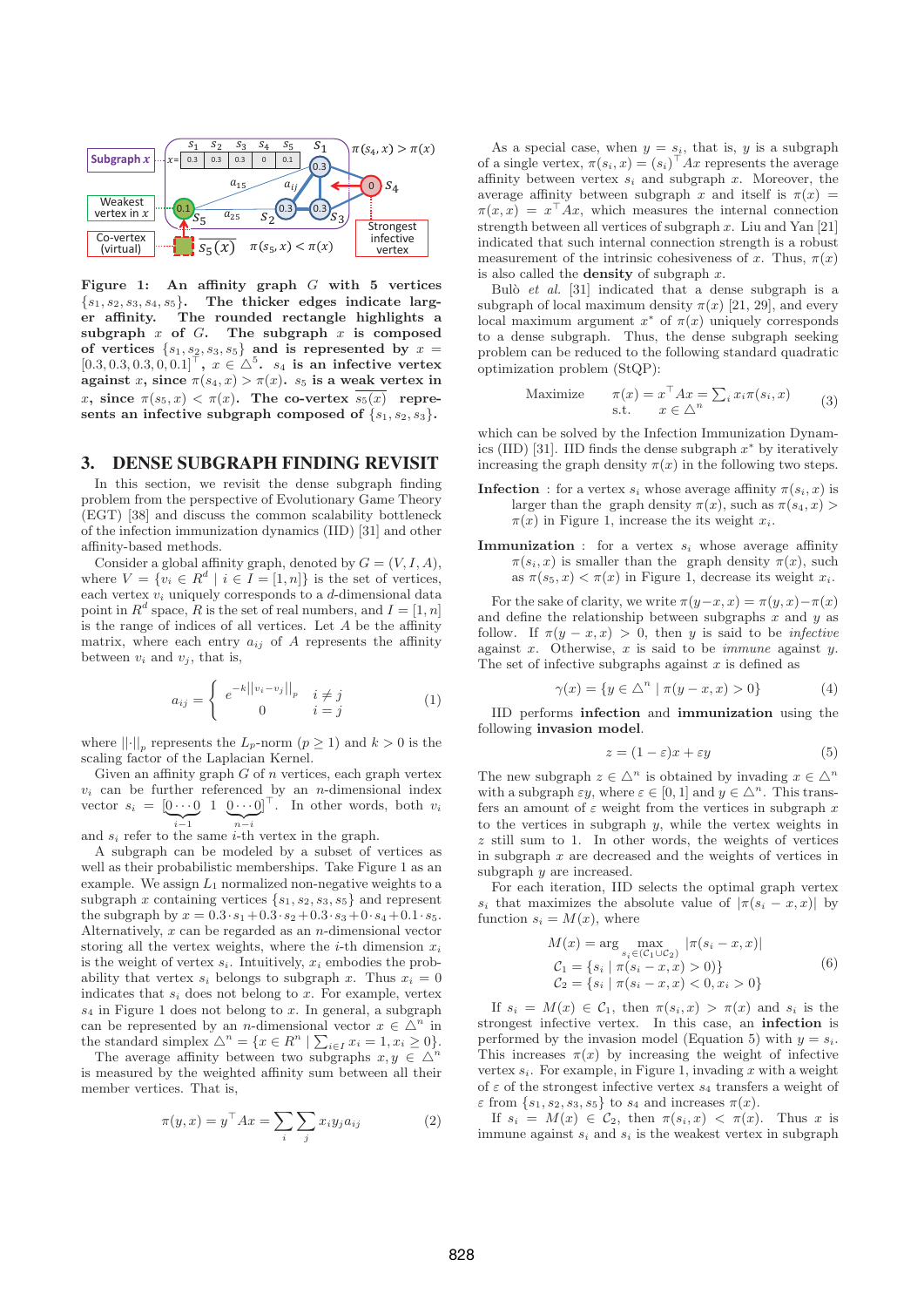x. In such a case, an **immunization** is performed by the invasion model (Equation 5) with  $y = \overline{s_i(x)}$ :

$$
\overline{s_i(x)} = \frac{x_i}{x_i - 1}(s_i - x) + x \tag{7}
$$

Here,  $s_i(x)$  is called the *co-vertex* of  $s_i$ , and represents an infective subgraph composed of all the vertices in subgraph x except  $s_i$ . Thus, invading x with  $y = \overline{s_i(x)}$  by the invasion model (Equation 5) reduces the weight of vertex  $s_i$  and increases the weights of the other vertices in subgraph  $x$ . For example, in Figure 1, the co-vertex  $\overline{s_5(x)}$  represents a subgraph composed of  $\{s_1, s_2, s_3\}$ . Invading subgraph  $x$ with a weight  $\varepsilon$  of  $\overline{s_5(x)}$  transfers a weight of  $\varepsilon$  from  $s_5$  to  $\{s_1, s_2, s_3\}$  and increases  $\pi(x)$ .

Formally, the infective vertex (or co-vertex)  $y$  of the invasion model (Equation 5) can be selected by  $y = S(x)$ , where

$$
S(x) = \begin{cases} s_i & \text{if } s_i = M(x) \in C_1 \\ s_i(x) & \text{if } s_i = M(x) \in C_2 \end{cases}
$$
 (8)

Bulò et al.  $[31]$  showed the following.

THEOREM 1  $([31])$ . The following three statements are equivalent for  $x \in \Delta^n$ . 1) x is immune against all vertices  $s_i \in \Delta^n$ ; 2)  $\gamma(x) = \emptyset$ ; and 3) x is a dense subgraph with local maximum  $\pi(x)$ .

According to Theorem 1, IID searches for the global dense subgraph  $x^*$  by iteratively shrinking  $\gamma(x)$  until  $\gamma(x) = \emptyset$ .

Moreover, Bulò et al. [30] showed the following.

THEOREM 2. Let  $y \in \gamma(x)$  and  $z = (1 - \varepsilon)x + \varepsilon y$ , where  $\varepsilon = \varepsilon_y(x)$  is defined as follows.

$$
\varepsilon_y(x) = \begin{cases} \min\left[ -\frac{\pi(y-x,x)}{\pi(y-x)}, 1 \right] & \text{if } \pi(y-x) < 0 \\ 1 & \text{otherwise} \end{cases}
$$
(9)

Then,  $y \notin \gamma(z)$  and  $\pi(z) > \pi(x)$ .

According to Theorem 2, any infective subgraph  $y \in \gamma(x)$ can be excluded from  $\gamma(z)$  by invading x with weight  $\varepsilon =$  $\varepsilon_y(x)$  of y. This monotonously reduces the volume of  $\gamma(z)$ and guarantees the convergence of IID.

IID needs the full affinity matrix to find dense subgraphs by solving the StQP problem (Equation 3). Therefore, its scalability is heavily affected due to the  $\mathcal{O}(n^2)$  time and space complexities in computing the complete affinity matrix A. Although forcing A sparse can reduce such expensive time and space cost to some extent [9], the enforced sparsity breaks the intrinsic cohesiveness of dense subgraphs, thus inevitably impairs the detection quality. The scalability of both DS [29] and SEA [19] is limited due to the same reason, since they need the complete affinity matrix A as well.

# 4. THE ALID APPROACH

In this section, we introduce our ALID method. The major idea of ALID is to confine the computation of infection and immunization in small local ranges within the Region of Interest (ROI), so that only small submatrices of the affinity matrix need to be computed. As a result, ALID largely avoids the affinity matrix computation and significantly reduces both the time and space complexities.

The framework of ALID is an iterative execution of the following three steps, as summarized in Figure 2.



**Figure 2: An overview of the ALID framework.**

- **Step 1** Finding local dense subgraph by Localized Infection Immunization Dynamics (LID). LID confines all infection immunization iterations in a small local range to find the local dense subgraph. It avoids computing the full affinity matrix by selectively computing a few columns of the local affinity matrix.
- **Step 2** Estimating a Region of Interest *(ROI)*. The local dense subgraph found in Step 1 may or may not be a global dense subgraph, since there may still be global infective vertices that are not covered by the current local range, as indicated by Theorem 1. Therefore, we estimate a ROI to identify the candidate infective vertices in the global range.
- **Step 3** Candidate Infective Vertex Search (CIVS). CIVS efficiently retrieves the candidate infective vertices within a ROI and uses them to update the local range towards the global dense subgraph.

The iterative process of ALID terminates when the local dense subgraph found in the last round of iteration is immune against all vertices in the global range. According to Theorem 1, such a subgraph is a global dense subgraph that identifies a true dominant cluster. We explain the details of the three steps in the first three subsections as follow.

# 4.1 Localized Infection Immunization Dynamics (Step 1)

The key idea of Localized Infection Immunization Dynamics (LID) is that a dense subgraph on a small local range of the affinity graph can be detected by selectively computing only a few columns of the corresponding local affinity submatrix. Denote by  $\beta \subset I$  the local range of the affinity graph, which is the index set of a local group of graph vertices. LID finds the local dense subgraph  $\hat{x}$  that maximizes  $\pi(x)$ in the local range  $\beta$  by localizing the infection immunization process on the selectively computed submatrix  $A_{\beta\alpha}$  (see Figure 3). Here,  $\alpha \triangleq \{i \in \beta \mid x_i > 0\}$  is the support of the subgraph  $x \in \triangle^n_\beta$ , where  $\triangle^n_\beta = \{x \in \triangle^n \mid \sum_{i \in \beta} x_i = 1\}$ represents the set of all possible subgraphs within local range β. In this way, the computation of the full matrix  $A_{ββ}$  can be effectively avoided. Consequently, LID is more efficient than directly running IID in the local range.

Algorithm 1 shows the steps in a LID iteration, which takes  $[x^{(t)}, (A_{\beta\alpha}x_{\alpha})^{(t)}]$  as input and obtains the output  $\left[x^{(t+1)},(A_{\beta\alpha}x_{\alpha})^{(t+1)}\right]$  in linear time and space with respect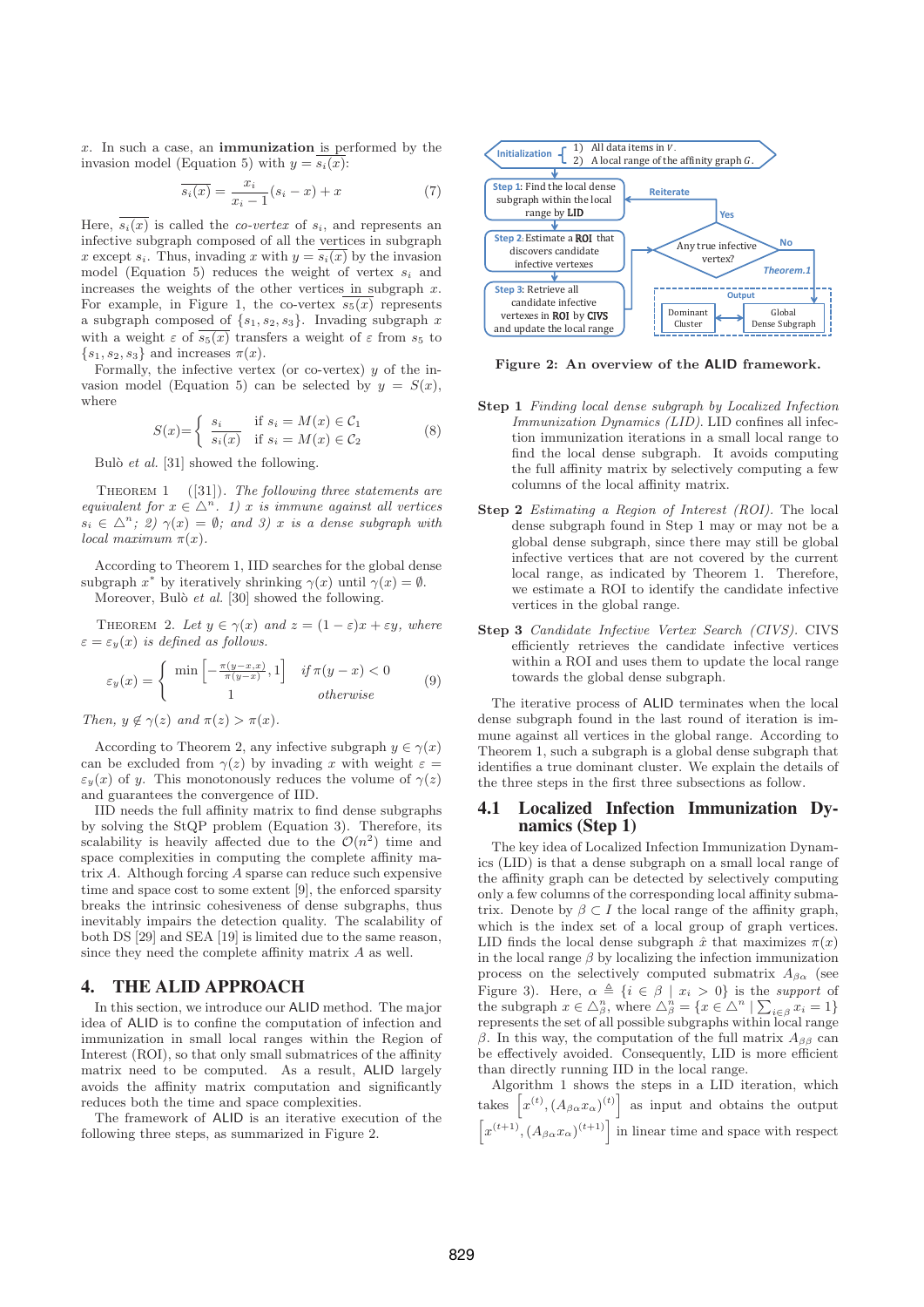

**Figure 3: The affinity matrix with ordered data item indexes.** A **is the global affinity matrix,**  $A_{\beta\beta}$ is the affinity matrix in the local range  $\beta$ , and  $A_{\beta\alpha}$ is the group of columns in  $A_{\beta\beta}$  corresponding to the support  $\alpha$ . The dashed line denotes the new column  $A_{\beta i}$  :  $i \in (\beta - \alpha)$ . Only the green parts  $(A_{\beta \alpha} \text{ and } A_{\beta i})$ **are involved in the LID iteration.**

to the size of  $\beta$ . The superscripts (t) and  $(t + 1)$  indicate the number of iterations. For the interest of simplicity, we omit  $(t)$  and illustrate the details of Algorithm 1 as follows.

First, we use the function  $S(x)$  in Equation 8 to select the infective vertex or subgraph (i.e., co-vertex in Equation 7) in the local range  $\beta$ . Since  $x \in \Delta_{\beta}^{n}$ , the component  $\pi(s_i - x, x)$ can be computed as

$$
\pi(s_i - x, x) = (s_i - x_\beta)^\top A_{\beta\beta} x_\beta \n= (A_{\beta\alpha} x_\alpha)_i - \sum_{i \in \alpha} (A_{\beta\alpha} x_\alpha)_i x_i
$$
\n(10)

where only the graph vertices  $s_i \in \triangle_{\beta}^n$  are considered.

Second, we compute the invasion share  $\varepsilon_u(x)$  by Equation 9, whose value depends on  $y = S(x)$  in two cases:

**Case 1** : Infection  $(y = S(x) = s_i)$ . The key components  $\pi(y-x, x)$  and  $\pi(y-x)$  in Equation 9 are computed by Equations 10 and 11, respectively.

$$
\pi(s_i - x) = (s_i - x_\beta)^\top A_{\beta\beta}(s_i - x_\beta) \n= -2(A_{\beta\alpha}x_\alpha)_i + \sum_{i \in \alpha} (A_{\beta\alpha}x_\alpha)_i x_i
$$
\n(11)

**Case 2** : Immunization  $(y = S(x) = \overline{s_i(x)}$ .  $\varepsilon_y(x)$  is computed by plugging Equation 12 into Equation 9.

$$
\pi(\overline{s_i(x)} - x, x) = \frac{x_i}{x_{i-1}} \pi(s_i - x, x)
$$
  
\n
$$
\pi(\overline{s_i(x)} - x) = (\frac{x_i}{x_{i-1}})^2 \pi(s_i - x)
$$
\n(12)

Last, the new subgraph  $x^{(t+1)}$  is obtained by Equation 13 and  $(A_{\beta\alpha}x_{\alpha})^{(t+1)}$  is computed by Equation 14 in linear time and space for the next iteration.

$$
x^{(t+1)} = (1 - \varepsilon_y(x))x + \varepsilon_y(x)S(x)
$$
 (13)

$$
(A_{\beta\alpha}x_{\alpha})^{(t+1)} = (Ax^{(t+1)})_{\beta} =
$$
\n
$$
\begin{cases}\n\varepsilon_y(x)[A_{\beta i} - A_{\beta\alpha}x_{\alpha}] + A_{\beta\alpha}x_{\alpha} & \text{if } y=s_i \\
(\frac{x_i}{x_{i-1}})\varepsilon_y(x)[A_{\beta i} - A_{\beta\alpha}x_{\alpha}] + A_{\beta\alpha}x_{\alpha} & \text{if } y=s_i(x)\n\end{cases}
$$
\n(14)

Each LID iteration in Algorithm 1 is guaranteed by Theorem 2 to shrink the size of the local infective subgraph set  $\gamma_{\beta}(x) = \{y \in \Delta_{\beta}^{n} \mid \pi(y-x,x) > 0\}.$  Thus, we obtain the local dense subgraph  $\hat{x} \in \triangle^n_\beta$  in the local range  $\beta$  by

| <b>Algorithm 1:</b> A single period of LID iteration |  |  |  |  |  |  |  |
|------------------------------------------------------|--|--|--|--|--|--|--|
|------------------------------------------------------|--|--|--|--|--|--|--|

**Input**:  $x^{(t)}$ ,  $(A_{\beta\alpha}x_{\alpha})^{(t)}$ 

**Output**:  $x^{(t+1)}$ ,  $(A_{\beta\alpha}x_{\alpha})^{(t+1)}$ 

1: Select the infective vertex  $y = S(x)$  by Equation 8

- 2: Calculate the invasion share  $\varepsilon_y(x)$  by Equation 9
- 3: Update  $x^{(t+1)}$  by the invasion model of Equation 13
- 4: Update  $(A_{\beta\alpha}x_{\alpha})^{(t+1)}$  by Equation 14
- 5: **return**  $x^{(t+1)}$ ,  $(A_{\beta\alpha}x_{\alpha})^{(t+1)}$

repeating Algorithm 1 to shrink  $\gamma_\beta(x)$  until  $\gamma_\beta(x) = \emptyset$ . According to Theorem 1,  $\gamma_\beta(\hat{x}) = \emptyset$  indicates that  $\hat{x}$  is immune against all vertices  $s_i \in \Delta^n_\beta$ . Thus,  $\hat{x}$  is a local dense subgraph with local maximum  $\pi(\hat{x})$  in the local range β. In practice, we stop the LID iteration when  $π(x)$  is stable or the total number of iterations exceeds an upper limit T. Let  $b = |\beta|$  be the size of  $\beta$ . The time and space complexities of LID method are  $\mathcal{O}(T_b)$  and  $\mathcal{O}(b)$ , respectively. We will discuss the cost of initializing  $[x, A_{\beta\alpha} x_{\alpha}]$  in Section 4.3.

All ALID iterations are restricted on the dynamically computed submatrix  $A_{\beta\alpha}$ , where the new matrix column  $A_{\beta i}$ only needs to be computed and stored when  $i \in (\beta - \alpha)$  (see Figure 3). We will discuss how LID effectively reduces the original  $\mathcal{O}(n^2)$  time and space complexity of affinity matrix computation in Section 4.5.

## 4.2 Estimating ROI (Step 2)

A local dense subgraph  $\hat{x} \in \triangle^n_\beta$  may not be a global dense subgraph in  $\Delta^n$ , since  $\beta$  may not fully cover the true dense subgraph in the global range  $I$ . Therefore, there may still be graph vertices in the complementary range  $U = I - \beta$ , which are infective against the local dense subgraph  $\hat{x}$ . Thus, the current local range  $\beta$  should be updated to include such infective vertices in  $U$ , so that the true dense subgraph with maximum graph density can be detected by LID.

A natural way to find the global dense subgraph  $x^*$  is to keep invading  $\hat{x}$  using the infective vertices in  $U$  until no infective vertex exists in the global range I. However, fully scanning U for infective vertices leads to an overall time complexity of  $\mathcal{O}(n^2)$  in detecting all dominant clusters, since  $U$  contains all the remaining vertices in  $I$  with an overwhelming proportion of irrelevant vertices. To tackle this problem, we estimate a Region of Interest (ROI) from  $\hat{x}$  to include all the infective vertices and exclude most of the irrelevant ones. Only a limited amount of vertices inside the ROI are used to update  $\beta$ . This strategy can largely reduce the amount of vertices to be considered and effectively reduces the time and space complexities of ALID.

Before estimating the ROI, we first construct a **doubledeck hyperball**  $H(D, R_{in}, R_{out})$  from  $\hat{x}$ , where  $D \in \mathbb{R}^d$  is the ball center and  $R_{in}$ ,  $R_{out}$  are the radiuses of the inner and outer balls, respectively, which are defined as follows.

$$
D = \sum_{i \in \alpha} v_i \hat{x}_i, \text{ where } v_i \in V \text{ are the data items.}
$$
  
\n
$$
R_{in} = \frac{1}{k} \ln(\frac{\lambda_{in}}{\pi(\hat{x})}), \text{ where } \lambda_{in} = \sum_{i \in \alpha} \hat{x}_i e^{-k||v_i - D||_p}
$$
  
\n
$$
R_{out} = \frac{1}{k} \ln(\frac{\lambda_{out}}{\pi(\hat{x})}), \text{ where } \lambda_{out} = \sum_{i \in \alpha} \hat{x}_i e^{k||v_i - D||_p}
$$
\n(15)

where  $k$  is the positive scaling factor in Equation 1. Proposition 1 discloses two important properties of the double-deck hyperball  $H(D, R_{in}, R_{out})$ .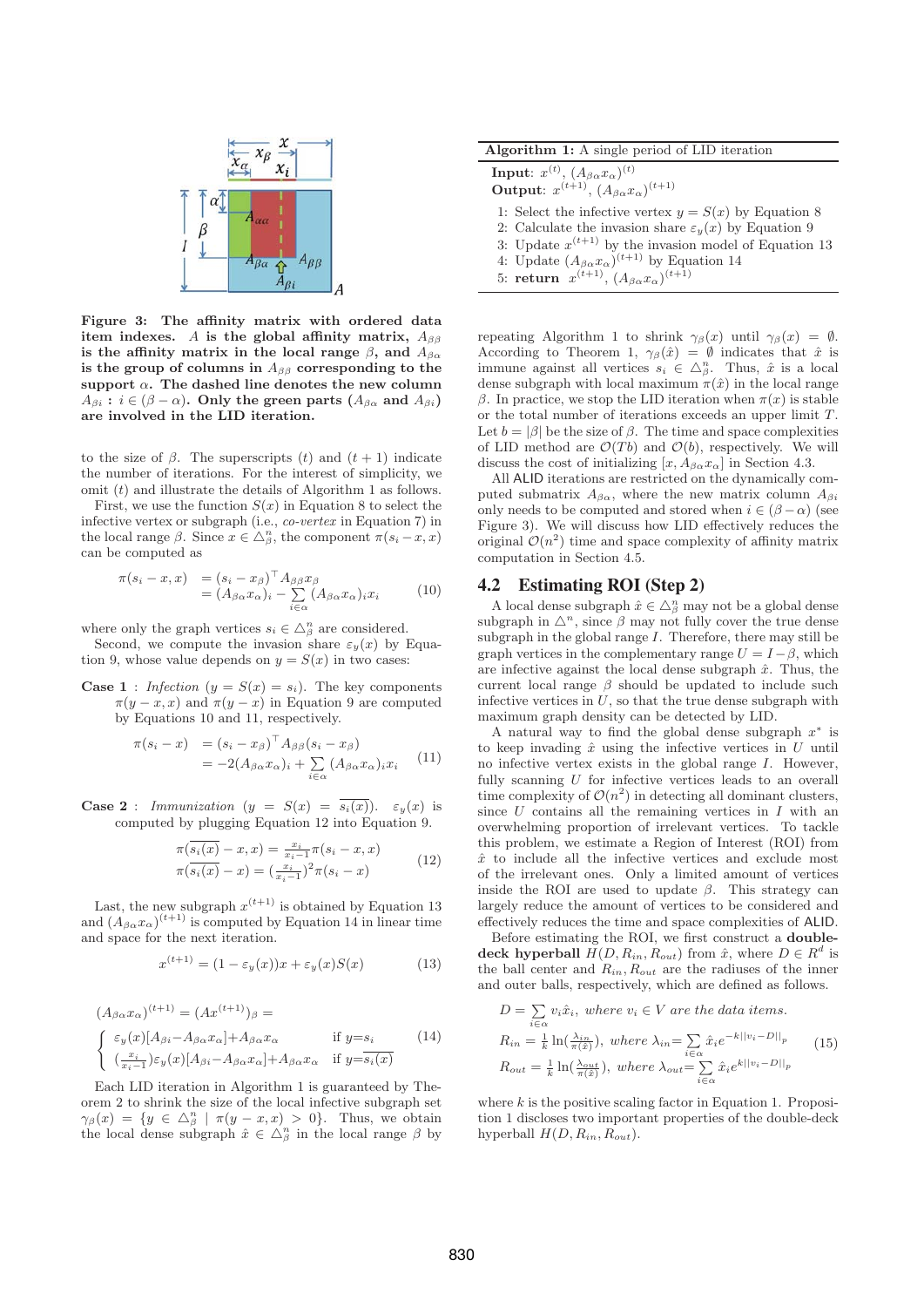PROPOSITION 1. Given a local dense subgraph  $\hat{x}$ , the double-deck hyperball  $H(D, R_{in}, R_{out})$  has the following properties:

1.  $\forall j \in I$  and  $||v_j - D||_p < R_{in}$ ,  $\pi(s_j - \hat{x}, \hat{x}) > 0$ ; and

2. 
$$
\forall j \in I
$$
 and  $||v_j - D||_p > R_{out}$ ,  $\pi(s_j - \hat{x}, \hat{x}) < 0$ .

Again, all mathematical proofs can be found in Appendix of the full version [11].

According to the two properties in Proposition 1, the surfaces of the inner ball  $H(D, R_{in})$  and the outer ball  $H(D, R_{out})$  are two boundaries, which guarantee that every data entry inside the inner ball corresponds to an infective vertex and the ones outside the outer ball are non-infective.

The **ROI** is defined as a growing hyperball  $H_c(D, R)$ , whose surface starts from the inner ball and gradually approaches the outer ball as the ALID iteration continues. The radius  $R$  is defined as

$$
R = R_{in} + \theta(c)(R_{out} - R_{in})
$$
\n(16)

where  $\theta(c) = \frac{1}{1 + e^{(4 - c/2)}}$  is a shifted logistic function to control the growing speed and  $c$  is the number of the current ALID iteration. When c grows large, we have  $\theta(c) \approx 1$  and  $R \approx R_{out}$ . Thus, the ROI is guaranteed to coincide with the outer ball as c grows. Since the outer ball  $H(D, R_{out})$  is guaranteed by Proposition 1 to contain all infective vertices in the global range  $I$ , the finally found local dense subgraph  $\hat{x}$  within the ROI is guaranteed to be immune against all vertices in  $I$ , thus  $\hat{x}$  is a global dense subgraph according to Theorem 1. Moreover, starting the ROI from the small inner ball can effectively reduce the number of vertices to be scanned in the first several ALID iterations.

#### 4.3 Candidate Infective Vertex Search (Step 3)

The hyperball of ROI identifies a small local region in the d-dimensional space  $R^d$ . The data items  $v_i \in V$  inside the ROI correspond to the candidate graph vertices, which are possibly infective against the current local dense subgraph  $\hat{x}$ and may further increase the graph density  $\pi(\hat{x})$ . Therefore, we carefully design the Candidate Infective Vertex Searching (CIVS) method to efficiently retrieve such data items inside the ROI and use them to update the local range  $\beta^{(c)}$ . The variable c is the current number of ALID iteration.

Retrieving the data items inside a ROI  $H_c(D, R)$  is equivalent to a fixed-radius near neighbor problem in the ddimensional space  $R^d$ . For the interest of scalability, we adopt the Locality Sensitive Hashing (LSH) method [13] to solve this problem. However, LSH can only retrieve data items within a small Locality Sensitive Region (LSR) of a query (Figure 4). Thus, when using the hyperball center  $D$ as a single LSH query (Figure 4(a)), the corresponding LSR may fail to find all data items within the ROI, which would prevent ALID from converging to the optimal result.

To solve this problem, we propose CIVS. As shown in Figure 4(b), CIVS applies multiple LSH queries using all the supporting data items of  $\hat{x}^{(c)}$  (i.e.,  $\{v_i \in V \mid \hat{x}_i^{(c)} > 0\}$ ). The benefit of CIVS is that multiple LSRs effectively cover most of a ROI, thus most of the data items within the ROI can be retrieved. Specifically, CIVS first collects all the new data items that is retrieved by any of the supporting data items of  $\hat{x}^{(c)}$  using LSH. Then, we retrieve at most  $\delta$  new data items within the ROI that are the nearest to the ball center



**Figure 4: Each dashed circle is a locality sensitive region (LSR). The red points show the supporting** data items of the current local dense subgraph  $\hat{x}^{(c)}$ . **(a) A single LSR cannot cover a ROI. (b) CIVS covers most of a ROI by multiple LSRs.**

D. The index set of the retrieved data items is denoted by  $\psi = \{i \mid i \in (I - \alpha^{(c)}), v_i \in H_c(D, R)\}, |\psi| \le \delta.$ 

The retrieved data  $\{v_i \mid i \in \psi\}$  are used to perform update:  $\left[\hat{x}^{(c)}, (A_{\beta\alpha}\hat{x}_{\alpha})^{(c)}\right] \rightarrow \left[x^{(c+1)}, (A_{\beta\alpha}x_{\alpha})^{(c+1)}\right]$  as follow.

$$
x^{(c+1)} = \hat{x}^{(c)}
$$

$$
(A_{\beta\alpha}x_{\alpha})^{(c+1)} = \begin{bmatrix} (A_{\alpha\alpha}\hat{x}_{\alpha})^{(c)} \\ (A_{\psi\alpha}\hat{x}_{\alpha})^{(c)} \end{bmatrix}
$$
(17)

Equation 17 updates the local range by  $\beta^{(c+1)}{=}\alpha^{(c)}\cup\psi,$ where  $\psi$  involves new infective vertices against  $x^{(c+1)}$ . Then, we can re-run LID (i.e., Step 1) with the initialization of  $[x^{(c+1)},(A_{\beta\alpha}x_{\alpha})^{(c+1)}]$  to find the local dense subgraph  $\hat{x}^{(c+1)}$ in the new range  $\beta^{(c+1)}$ . Since  $\hat{x}^{(c+1)}$  is guaranteed by Theorem 1 to be immune against all vertices in  $\psi \subset U$ , the number of infective vertices in  $I$  is further reduced.

Theoretically, CIVS does not cover a ROI completely. However, by iteratively using every support data item as a LSH query, ALID can retrieve new candidate infective vertices progressively. Since the number of infective vertices is finite and will be monotonically reduced to zero through a series of iterations, the final result of ALID will be optimal. The convergence of ALID is proved in Appendix in the full version of this paper [11].

The time and space complexities for building the hash tables are linear with respect to  $n$ , the size of the data set. Specifically, the time complexity to build  $l$  hash tables by  $\mu$  hash functions is  $\mathcal{O}(ndl\mu)$ . The space complexity consists of  $\mathcal{O}(nd)$  space for all the d dimensional data items,  $\mathcal{O}(nl)$ space for an inverted list that maps each data item to their buckets and  $\mathcal{O}(nl)$  space for l hash tables [13]. Since all possible LSH queries are built into the hash tables, we check the inverted list to retrieve neighbor data items and do not store the hash keys.

#### 4.4 Summary of ALID

The entire iteration of ALID is summarized in Algorithm 2. The LID in Step 1 makes the local dense subgraph immune against all vertices within a local range of the ROI. The ROI and CIVS in Steps 2 and 3 update the local range by the new infective vertices retrieved from global range. In this way, the number of infective vertices in global range is guaranteed to be iteratively reduced to zero. Then, according to Theorem 1, the last found local dense subgraph is a global one that identifies a dominant cluster [38]. Algorithm 2 stops when a global dense subgraph is found or the total number of iterations exceeds an upper limit C. Since Algorithm 2 is initialized with  $A_{\beta\alpha}x_{\alpha}=0$ , which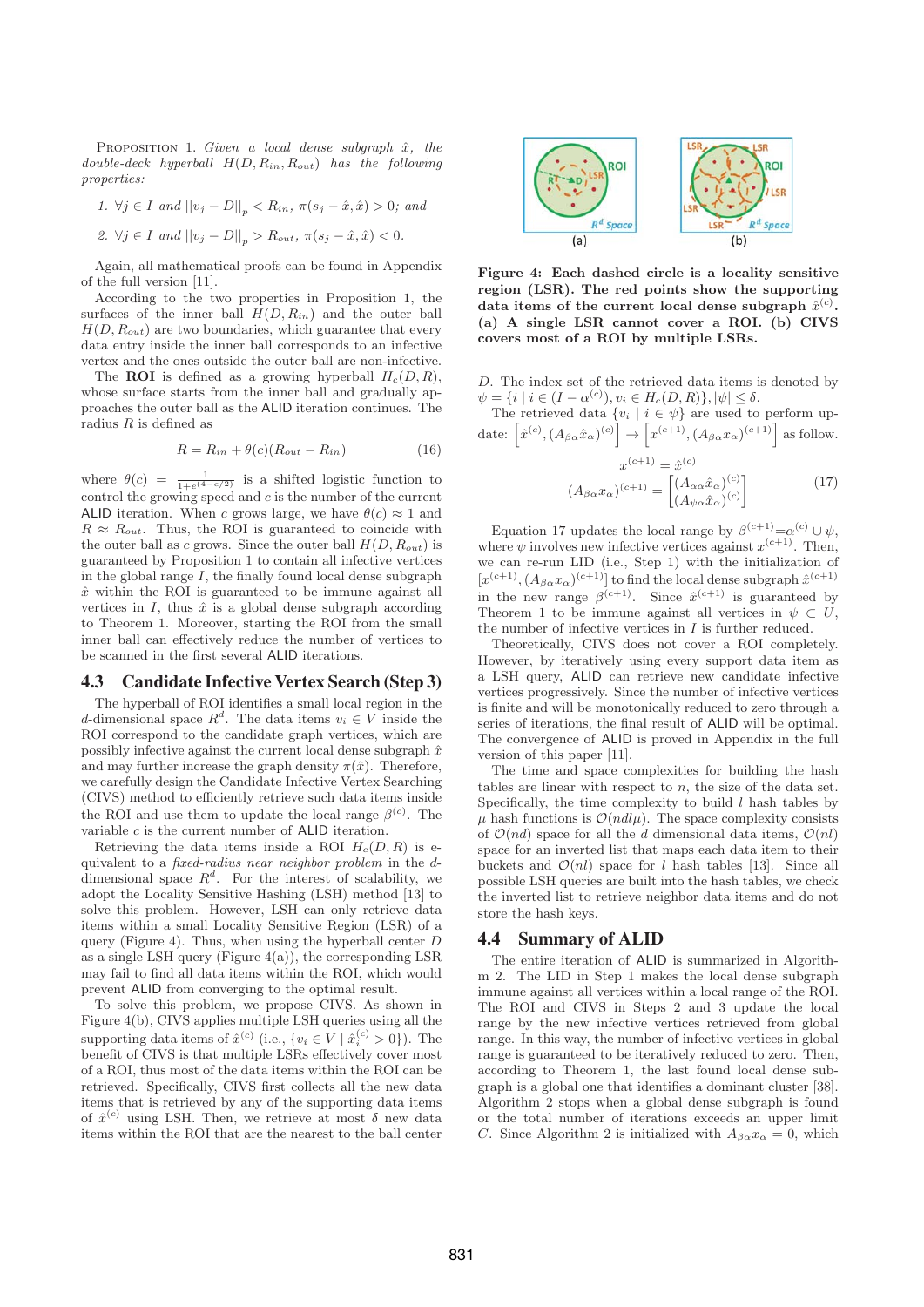#### **Algorithm 2:** The entire ALID iteration

**Input**: An initial vertex index  $i \in I$ 

**Output**: A global dense subgraph  $x^*$  in global range I

1: **Set**  $\alpha = \beta = i$ ,  $x = s_i$ ,  $A_{\beta\alpha} x_{\alpha} = a_{ii} = 0$ ,  $c = 1$ 

2: **repeat**

$$
3: \quad \mathbf{Step 1: } \left[ x^{(c)}, (A_{\beta\alpha} x_{\alpha})^{(c)} \right] \rightarrow \left[ \hat{x}^{(c)}, (A_{\beta\alpha} \hat{x}_{\alpha})^{(c)} \right]
$$

- Find the local dense subgraph  $\hat{x}^{(c)}$  by LID in Step 1 4: **Step 2**:  $\hat{x}^{(c)} \rightarrow H_c(D, R)$
- Estimate ROI from the local dense subgraph  $\hat{x}^{(c)}$
- 5: **Step 3**:  $\left[\hat{x}^{(c)}, (A_{\beta\alpha}\hat{x}_{\alpha})^{(c)}\right] \rightarrow \left[x^{(c+1)}, (A_{\beta\alpha}x_{\alpha})^{(c+1)}\right]$ Apply CIVS to retrieve candidate vertices within the ROI and update the local range  $\beta^{(c)}$  by Equation 17 for the next iteration
- 6: Index update:  $c \leftarrow c + 1$
- 7: **until**  $\hat{x}^{(c)}$  is a global dense subgraph, or  $c > C$ 8: **return**  $x^* = \tilde{x}^{(c)}$

cannot be used to compute the radius of ROI  $H_{c=1}(D, R)$ (Equations 15 and 16), we empirically set  $R = 0.4$  for the first iteration  $c = 1$ . Limited by space, we omit a detailed analysis of the effect of  $R$  on the performance.

In order to fairly compare with the other affinity-based methods, ALID adopts the same peeling method as what DS [29] and IID [31] do to detect all dominant clusters. The peeling method peels off the detected cluster and reiterates on the remaining data items to find another cluster until all data items are peeled off. Then, the clusters with large values of  $\pi(x)$  (e.g.,  $\pi(x) \geq 0.75$ ) can be selected as the final result.

# 4.5 Complexity Analysis

The time and space complexities of ALID mainly consist of three parts:

- The time and space complexities of LID in Step 1 are  $\mathcal{O}(Tb)$  and  $\mathcal{O}(b)$ , respectively, where  $b = |\beta| < n$  is the size of the local range  $\beta$  and T is a constant limit of the number of LID iterations.
- The time and space complexities for the hash tables of CIVS are  $\mathcal{O}(ndl\mu)$  and  $\mathcal{O}(n(2l+d))$ , respectively, where  $d, l, \mu$  are constant LSH parameters.
- The time and space complexities for the affinity matrix A are  $\mathcal{O}(C(a^* + \delta)n)$  and  $\mathcal{O}(a^*(a^* + \delta))$ , respectively, which are analyzed in detail as follows.

Since all ALID iterations are restricted by  $A_{\beta\alpha}$ , the time and space complexities for the affinity matrix are determined by the size of  $A_{\beta\alpha}$ . Let  $(A_{\beta\alpha})_i^c$  be the submatrix computed in the  $c$ -th iteration in Algorithm 2 when detecting the  $i$ th cluster. Denote by  $a_i^c$  and  $b_i^c$ , respectively, the column and row sizes of  $(A_{\beta\alpha})_i^c$ . Since the maximum number of iterations of Algorithm 2 is C, the overall time cost for detecting the *i*-th cluster is  $Time(i) < \sum_{c=1}^{C} a_i^c b_i^c$ , which is a loose upper bound, since many matrix entries of different  $(A_{\beta\alpha})_i^c$  are duplicate and are only computed once. Then, we can derive

$$
Time(i) < Ca_i^C(a_i^C + \delta) \tag{18}
$$

from the following observations. First,  $a_i^c \le a_i^C$ , since more and more matrix columns (i.e.,  $A_{\beta i} : i \in (\beta - \alpha)$  in Figure 3)

**Table 1: The complexity of the affinity matrix**

| <b>Typical Cases</b>                | Time Complexity                         | Space Complexity                                         |
|-------------------------------------|-----------------------------------------|----------------------------------------------------------|
| $a^* = \omega n \; (\omega \leq 1)$ | $\mathcal{O}(C(\omega n^2 + \delta n))$ | $\overline{\mathcal{O}(\omega^2 n^2 + \delta \omega n)}$ |
| $a^* = n^{\eta}$ $(\eta < 1)$       | $\mathcal{O}(C(n^{1+\eta}+\delta n))$   | $\mathcal{O}(n^{2\eta} + \delta n^{\eta})$               |
|                                     | $\mathcal{O}(C((P+\delta)n))$           | $\mathcal{O}(P^2+\delta P)$                              |

are computed. Second,  $b_i^c \leq (a_i^c + \delta) \leq (a_i^C + \delta)$ , since the size of  $\beta$  is strictly limited by the ROI, where at most  $\delta$  data items can be retrieved by CIVS.

Since  $Time(i)$  is the time cost of affinity matrix computation for detecting the i-th dominant cluster, the overall cost in time of detecting all dominant clusters is  $\sum_i Time(i)$ . We can derive the following from Equation 18.

$$
\sum_{i} Time(i) < \sum_{i} Ca_i^C(a_i^C + \delta) \tag{19}
$$

Recall that ALID adopts the peeling method (see Section 4.4), which peels off one detected cluster and reiterates on the remaining data items to find another cluster until all the  $n$  data items are peeled off. We have

$$
\sum_{i} a_i^C = n \tag{20}
$$

from the fact that  $a_i^C$  is the size of the *i*-th detected cluster.

Define  $a^* = \max_i \{a_i^C\}$  and  $b^* = \max_i \{b_i^C\}$ . Due to the restriction of ROI,  $b^* \leq (a^* + \delta)$ . Then, we can derive from Equations 19 and 20 that the overall cost in time of computing the affinity matrix is

$$
\sum_{i} Time(i) < \sum_{i} Ca_i^C(a^* + \delta) = C(a^* + \delta)n \tag{21}
$$

The maximum cost in space is  $a^*b^* \le a^*(a^* + \delta)$ , since all submatrices  $(A_{\beta\alpha})_i^c$  are released when the *i*-th cluster is peeled off. As a result, the time and space complexities for the affinity matrix of ALID are  $\mathcal{O}(C(a^*+\delta)n)$  and  $\mathcal{O}(a^*(a^*+\delta))$  $\delta$ ), respectively.

Recall that  $a^* = \max_i \{a_i^C\}$  is the size of the largest (single) dominant cluster. We summarize in Table 1 the three typical cases how  $a^*$  affects the time and space complexities of the affinity matrix. The data items belonging to the largest dominant cluster of size  $a^*$  are referred to as "positive" data", data items that do not belong to any dominant cluster are regarded as "noise data" and the size of the entire data set is denoted by n.

First, for data sets where the amount of positive data is proportional to the entire data set, that is,  $a^* = \omega n$  and  $\omega \leq 1$  is the constant proportion, ALID reduces the original  $\mathcal{O}(n^2)$  time and space complexities of the affinity matrix to  $\mathcal{O}(C(\omega n^2 + \delta n))$  and  $\mathcal{O}(\omega^2 n^2 + \delta \omega n)$ , respectively.

Second, for noisy data sets (e.g., tweet-streams and user comments) that generate noise data faster than positive data, the growth rate of  $a^*$  is slower than n, that is,  $a^* = n^{\eta}$  ( $\eta$  < 1). ALID reduces the  $\mathcal{O}(n^2)$  time and space complexities to  $\mathcal{O}(C(n^{1+\eta} + \delta n))$  and  $\mathcal{O}(n^{2\eta} + \delta n^{\eta})$ , respectively.

Third, for noisy data sets containing dominant clusters of limited-sizes, there is a constant upper bound  $P$  for  $a^*$ (i.e.,  $a^* \leq P$ ). For example, in phone books and email contacts, the largest number of people in a stable social group (i.e., dominant cluster) is limited by the Dunbar's *number* [15]. In such a case, we have  $a^* \leq P$ . The time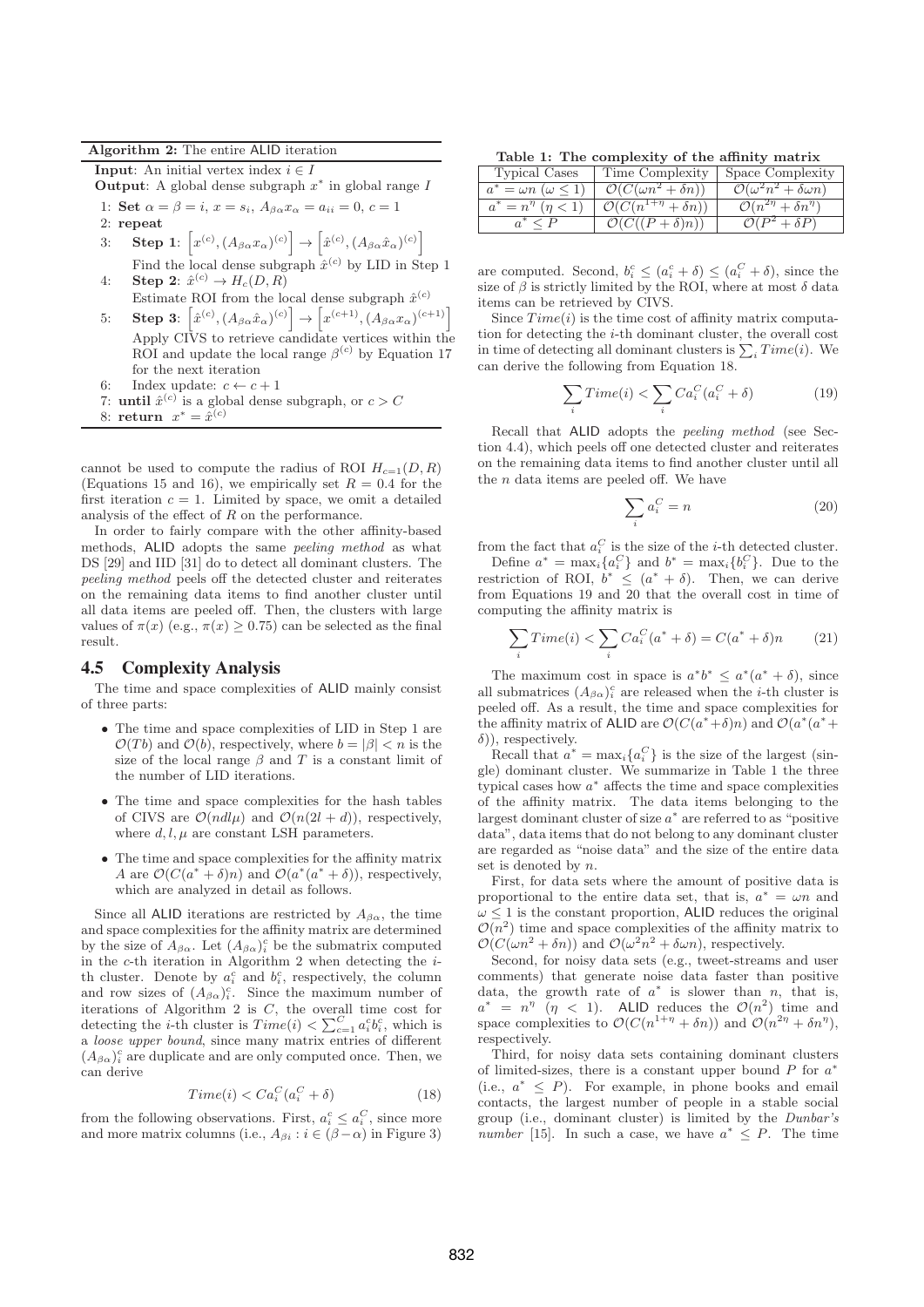

*Key*= data item index, *Values*=[L, D], L is unique cluster label, D is cluster density

**Figure 5: An illustrative example of Algorithm 3. Each mapper runs Algorithm 2 independently with a different initial vertex.**

and space complexities of the affinity matrix are reduced to  $\mathcal{O}(C(P+\delta)n)$  and  $\mathcal{O}(P^2+\delta P)$ , respectively. Note that, since the infection immunization process converges quickly in finite steps [30], a small value of  $C$ , such as 10, is adequate for the convergence of ALID.

## 4.6 Parallel ALID

ALID is suitable for parallelization in the MapReduce framework [14], since multiple tasks of ALID can be concurrently run in independent local ranges of the affinity graph. We introduce the parallel ALID (PALID) in Algorithm 3 and provide an illustrative example in Figure 5.

As shown in Figure 5, three initial graph vertex indexes  $i = \{1, 3, 5\}$  are assigned to three Mappers  $(A, B, C)$ . Each Mapper runs Algorithm 2 to detect a cluster independently. Once a Mapper detects a cluster, it produces a list of intermediate key/value pairs  $(Key, Values=[\mathcal{L}, \mathcal{D}]),$  where Key is the index of one data item belonging to the cluster,  $\mathcal L$  is the unique cluster label of the detected cluster and  $\mathcal D$  is the density of the cluster. In the case of overlapping clusters, such as clusters 3 and 5 in the figure, we simply assign the overlapped data item  $v_4$  to cluster 3 of maximum density, which can be easily handled by a reducer.

Since data items belonging to the same dominant cluster are highly similar to each other, such data items are likely to be mapped to the same set of LSH buckets. Therefore, buckets of large size reveal the potential data items of dominant clusters. In practice, PALID uniformly samples the initial graph vertices from every LSH hash bucket that contains more than 5 data items. The sample rate is set to 20% in our experiments.

In summary, ALID is highly parallelizeable in the MapReduce framework, which further improves its capability in handling massive data in real world applications.

# 5. EXPERIMENTAL RESULTS

We empirically examined and analyzed the performance of ALID and PALID, and compared with the following state-of-the-art affinity-based methods: 1) Affinity Propagation (AP) [17]; 2) the Shrinking Expansion Algorithm (SEA) [19]; and 3) Infection Immunization Dynamics (I-ID) [31]. We used the published source codes of AP [1] and SEA [2]. Since the code for IID is unavailable, we implemented it in MATLAB. All compared methods are carefully tuned. We report their best performance in this section. The parameter  $\delta$  in Step 3 of ALID (PALID) was set to 800.

| <b>Algorithm 3:</b> The parallel ALID (PALID)                                                                              |  |  |  |  |  |
|----------------------------------------------------------------------------------------------------------------------------|--|--|--|--|--|
| <b>Input:</b> $V = \{v_i \mid i \in I = [1, n]\}\$                                                                         |  |  |  |  |  |
| <b>Output:</b> Cluster labels and cluster densities of each                                                                |  |  |  |  |  |
| data item in the detected clusters                                                                                         |  |  |  |  |  |
| <b>Tasklist:</b> A list of initial graph vertex indexes                                                                    |  |  |  |  |  |
| $\mathbf{Map}(Key, Value)$                                                                                                 |  |  |  |  |  |
| $\setminus$ <i>Key</i> : An initial vertex index <i>i</i> for Algorithm 2                                                  |  |  |  |  |  |
| $\setminus$ <i>Value:</i> A unique cluster label $\mathcal L$ for the detected cluster                                     |  |  |  |  |  |
| 1: Call Algorithm 2 to find a global dense subgraph $x^*$ ,<br>which identifies dominant cluster $\mathcal L$ with density |  |  |  |  |  |
| $\mathcal{D} = \pi(x^*)$                                                                                                   |  |  |  |  |  |
|                                                                                                                            |  |  |  |  |  |
| 2: for all data item index h in $I = [1, n]$ do                                                                            |  |  |  |  |  |
| if $x_h^* > 0$ then<br>3:                                                                                                  |  |  |  |  |  |
| Emit $(h, [\mathcal{L}, \mathcal{D}]) \setminus v_h$ belongs to cluster $\mathcal L$<br>4:                                 |  |  |  |  |  |
| end if<br>5:                                                                                                               |  |  |  |  |  |
| $6:$ end for                                                                                                               |  |  |  |  |  |

- **Reduce**(Key, Values)
- $\setminus$  Key: The index h of a single data item  $v_h \in V$
- $\setminus$  Values: A list of  $[\mathcal{L}, \mathcal{D}]$  w.r.t. the clusters containing  $v_h$
- 1: Find  $[\mathcal{L}^*, \mathcal{D}^*]$  in *Values* with maximum density  $\mathcal{D}^*$
- 2: Emit $(h, [\mathcal{L}^*, \mathcal{D}^*]) \setminus \Lambda$ ssign  $v_h$  to cluster  $\mathcal{L}^*$

The detection quality was evaluated by the Average  $F_1$  score (AVG-F), which is the same criterion as what Chen et al. [8] used. AVG-F was obtained by averaging the  $F_1$  scores on all the true dominant clusters. Besides, as Chen et al. [8] showed, since the data items are partially clustered in this task, traditional evaluation criteria, such as entropy and normalized mutual information, are not appropriate in evaluating the detection quality.

The detection efficiency was measured from two perspectives, the runtime of each method including the time to compute the affinity matrix and the memory overhead including the memory storing the affinity matrix.

We used a PC computer with a Core i-5 CPU, 12 GB main memory and a 7200 RPM hard drive, running Windows 7 operating system. All experiments using single computer were conducted using MATLAB, since the compared methods were implemented on the same platform. We will explicitly illustrate the parallel experiments of PALID in Section 5.3.

The following data sets were used: 1) the news articles data set (NART); 2) the near duplicate image data set (NDI); 3) three synthetic data sets; 4) the SIFT-50M data set that consists of 50 million SIFT features [23]. For all data sets, the pairwise distance and affinity were calculated using Euclidean distance and Equation 1 ( $p = 2$ ), respectively.

The news articles data set (NART) was built by crawling 5, 301 news articles from news.sina.com.cn. It contains 13 real world "hot" events happened from May to June 2012, each of which corresponds to a dominant cluster of news articles. All 734 news articles of the 13 dominant clusters were manually labeled as ground truth by 3 volunteers without professional background. The remaining 4,567 articles are daily news that do not form any dominant cluster. Each article is represented by a normalized 350 dimensional vector generated by standard Latent Dirichlet Allocation (LDA) [6].

The near duplicate image data set (NDI) contains 109,815 images crawled from images.google.com.hk. It includes a labeled set of ground truth of 57 dominant clusters and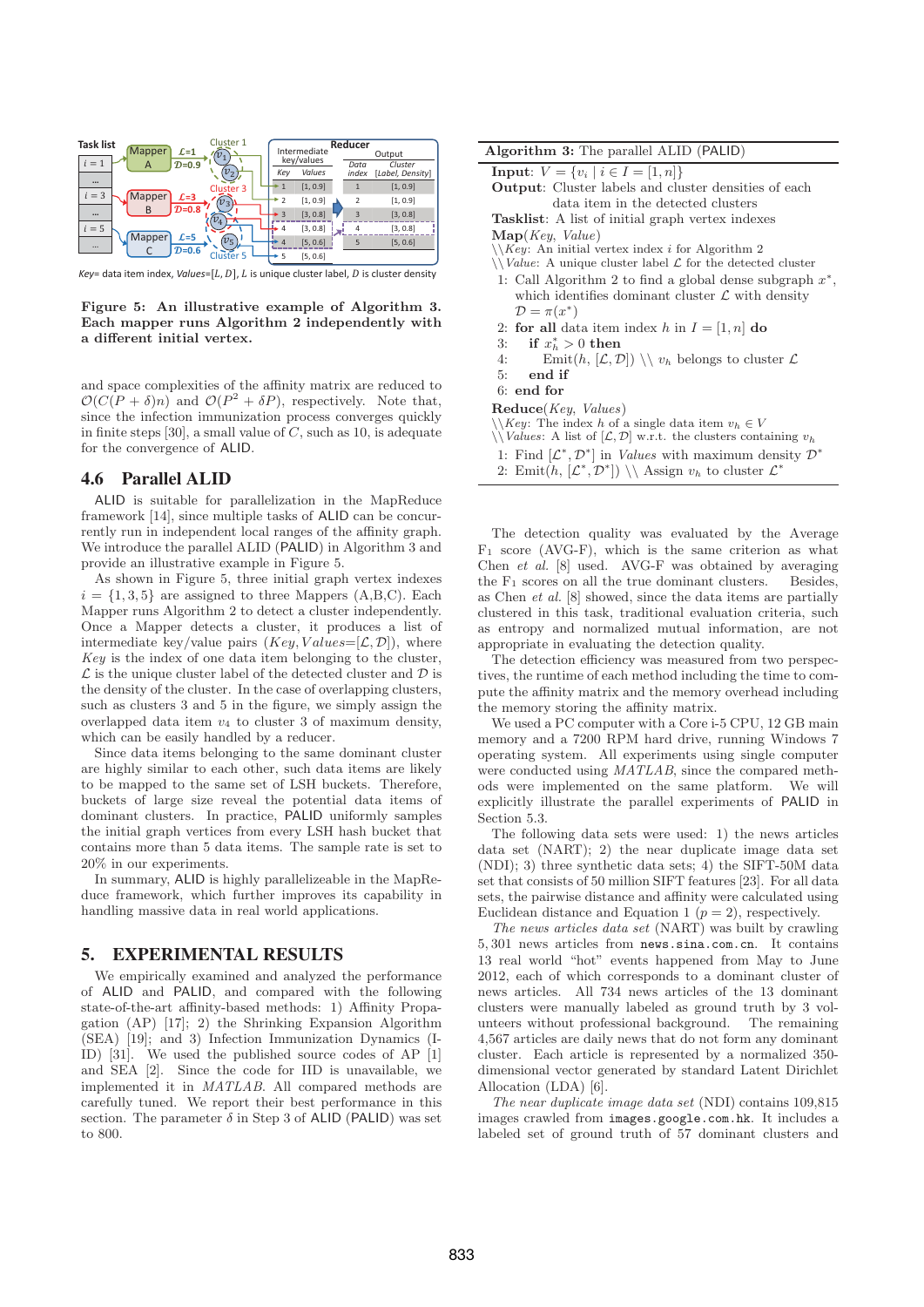11,951 near duplicate images, where images with similar contents are grouped as one dominant cluster. The remaining 97,864 images with diverse contents are regarded as background noise data. Each image is represented by a 256-dimensional GIST feature [27] that describes the global texture of the image content.

Details of the three synthetic data sets and the SIFT-50M data set will be described in Sections 5.2 and 5.3, respectively.

## 5.1 Influence of Sparsity

As mentioned in Section 2, the scalability of canonical affinity-based methods (i.e., IID, SEA, AP) is constrained by the  $\mathcal{O}(n^2)$  time and space complexity in fully computing and storing the affinity matrix. Although the computational efficiency can be improved by sparsifying the affinity matrix [9], the enforced sparsity breaks the high cohesiveness of dense subgraphs, which inevitably weakens the noise resistance capability and impairs the detection quality.

In this section, we specifically analyze how the sparse degree of sparsified affinity matrix affects the detection quality and runtime of all compared methods. The sparse degree is defined as the ratio of the number of entries in the matrix taking value 0 over the total number of entries in the matrix.

All experiment results were obtained on the NART and Sub-NDI data sets. Sub-NDI is a subset of the NDI data set containing 6 clusters of 1420 ground truth images and 8520 noise images. We used Sub-NDI instead of NDI, since AP cannot deal with the entire NDI data set with 12GB RAM.

Chen et al. [9] provided two approaches to sparsify the affinity matrix: the exact nearest neighbors (ENN) method and the approximate nearest neighbors (ANN) method. The ENN method is expensive on large data sets, while the ANN method is efficient by employing LSH [13]. Thus, we sparsify the affinity matrix by LSH due to its efficiency.

For AP, IID and SEA, we directly applied LSH to sparsify the affinity matrix, where only the affinities between the nearest neighbors were computed and stored. The same LSH module is utilized by CIVS in ALID. To remove possible uncertainty caused by the LSH approximation, the parameter settings of LSH were kept exactly the same for all the compared methods, including ALID.

Standard LSH projects each data item onto an equally segmented real line. The line segment length  $r$  controls the recall of LSH, and thus affects the sparse degree of the affinity matrix. Figure 6 shows that the sparse degree of all affinity-based methods, including ALID, decreases when r increases. However, the sparse degree of ALID remains high, since ALID only computes small submatrices corresponding to the vertices within the ROI.

Figures  $6(a)$  and  $6(c)$  show the experiment results on data set NART. The AVG-F of all methods increases to a stable level as the sparse degree decreases. This is because the cohesiveness of dense subgraphs are better retained as the sparse degree decreases. For AP, SEA and IID, when the sparse degree approaches zero, the original cohesiveness of subgraphs is maximally preserved by a full affinity matrix, and thus the methods all approach their best performance. Since most dense subgraphs exist in small local ranges, the relative local submatrices are good enough to retain their cohesiveness. ALID largely preserves such cohesiveness by accurately estimating the local range of true dense subgraphs and fully computing the relative local affinity matrices.



**Figure 6: The results on NART and Sub-NDI. (a)- (b) show how sparse degree affects AVG-F. (c)- (d) show how sparse degree affects runtime. For LSH, we used 40 projections per hash value and 50 hash tables.** r **is the length of the equally divided segments of LSH.**

Consequently, ALID achieves a good AVG-F performance under an extremely high sparse degree of 0.998 ( $r = 0.3$ ), which indicates that the computation and storage of 99.8% of the matrix entries are effectively pruned. Such a situation is understandable, since the useful matrix entries that correspond to the 13 true clusters of 734 data items in data set NART only counts for  $734^2/(13 \times 5301^2) = 0.147\%$  of the entire affinity matrix.

The results in Figure  $6(c)$  demonstrate that sparsifying the affinity matrix reduces the runtime of the affinity-based methods. The runtime of all methods are comparably low when the sparse degree is high. However, when the sparse degree decreases, the differences in runtime among the methods become significant. When  $r = 1.3$ , AP is significantly slower than the other methods due to its expensive message passing cost. Moreover, SEA is much slower than IID due to the time consuming replicator dynamics [38]. ALID is the fastest, since it effectively prunes the computation of 99.8% of the affinity matrix entries. Similar results were also observed on data set Sub-NDI (Figures 6(b) and 6(d)).

#### 5.2 Scalability

In this section, we analyze the scalability of the affinitybased methods on data set NDI and three synthetic data sets. The *synthetic data sets* were made up by sampling  $n$ 100-dimensional data items from 20 different multivariate Gaussian distributions as the dominant clusters and one uniform distribution as the background noise. To better simulate typical properties of real world data, we made some Gaussian distributions partially overlapped by setting their mean vectors close to each other and variating the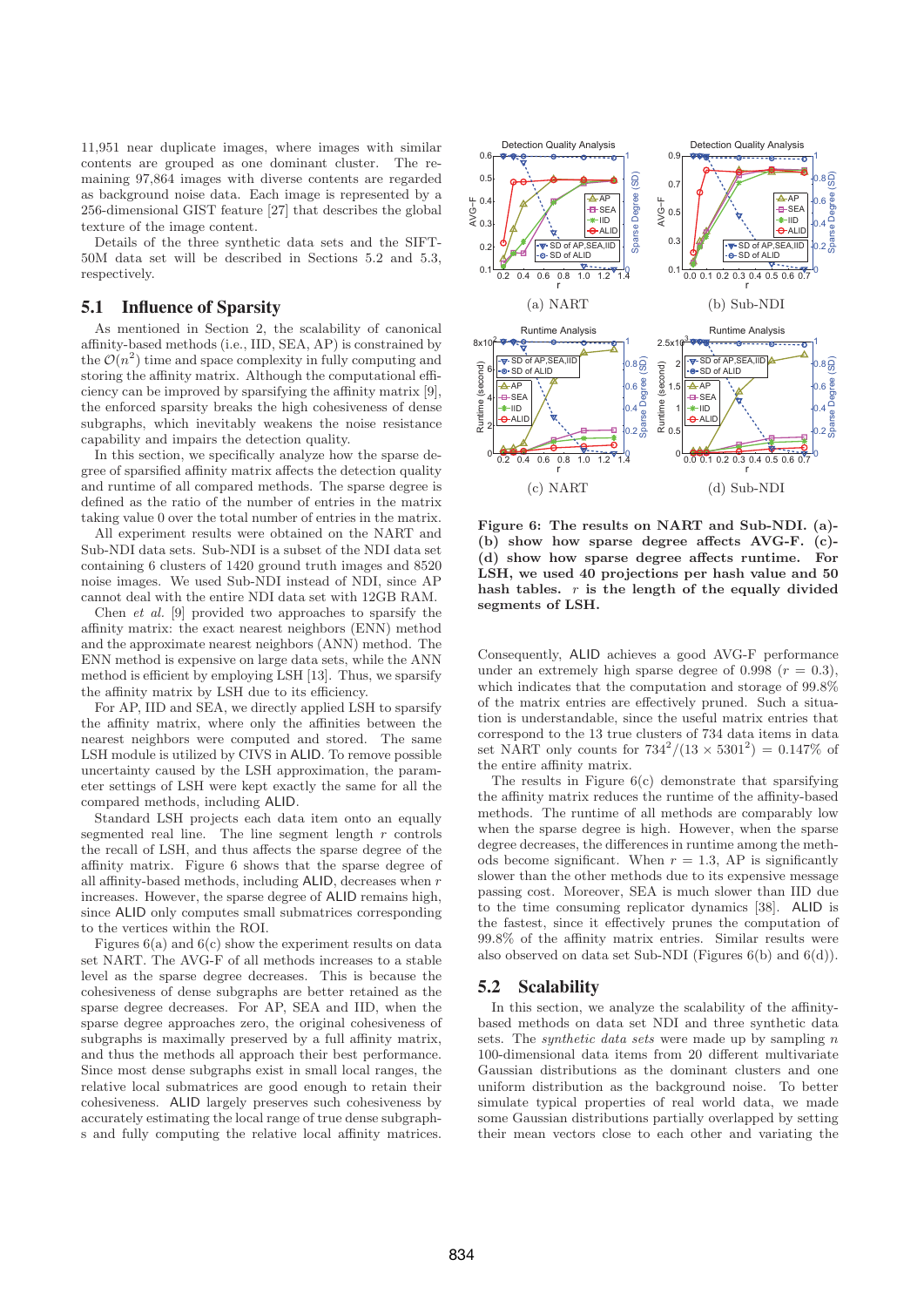

**Figure 7: Scalability on synthetic data sets with 3 types of dominant clusters and the real world data set NDI.** Parameters for the 3 synthetic data sets are:  $\omega = 1.0$ ,  $\eta = 0.9$  and  $P = 1000$ 

shapes of the Gaussian distributions by different diagonal covariance matrices with elements ranging in [0, 10]. Then, we sampled a<sup>∗</sup> data items from each Gaussian distribution as the ground truth and  $(n - 20a^*)$  data items from the surrounding uniform distribution as noise. Since all the 20 clusters were sampled in equal size,  $a^*$  is the largest size of dominant clusters, which is consistent with the definition of  $a^*$  in Section 4.5. The synthetic data sets were mainly used to test the efficiency and scalability of ALID. Thus, we simulated the three typical cases of  $a^*$  analyzed in Table 1 by controlling the amount of sampled data items with  $a^* = \frac{\omega n}{20}$ ,  $a^* = \frac{n}{20}$  and  $a^* = \frac{P}{20}$ , respectively, where the constant denominator 20 does not affect the complexity of ALID. We used different values of  $n \in [1 \times 10^3, 1 \times 10^5]$  to generate data sets of different sizes. For the experiments on the NDI data set, we generated subsets of different sizes by randomly sampling the original NDI data set. All the performance curves of runtime and memory overheads in this section are plotted in double logarithmic scale.

In Figures  $7(a)-(c)$ , the growths of runtime on the synthetic data sets are are consistent with the orders of time complexities (Table 1) analyzed in Section 4.5. The results on the real world data set NDI (Figure  $7(d)$ ) also demonstrate that the growth of runtime of ALID is substantially lower than the other affinity-based methods.

In Figures 7(e)-(g), the growth of memory usage of ALID on the three synthetic data sets are consistent with the space complexities (see Table 1) analyzed in Section 4.5. The results on NDI (Figure  $7(h)$ ) further demonstrate the superior memory performance of ALID, which consumes about 90% less memory to process 3.3 times larger data size with a more moderate increase of memory usage than the other affinity-based methods.

Figures 7(i)-(l) show that ALID achieves comparable AVG-F performance with the other affinity-based methods on all the four data sets. The AVG-F curves in Figures 7(i), (j), and (l) have similar trends as the data set size increases: the AVG-F grows first due to the increasing dense subgraph cohesiveness caused by the growing amount of data in dominant clusters (i.e.,  $a^* = \frac{\omega n}{20}$  and  $a^* = \frac{n}{20}$ ). Then, the AVG-F decreases due to the growing amount of data in overlapping dominant clusters and the increasing influence of noise. The AVG-F curves in Figure  $7(k)$  monotonously decreases, since the dense subgraph cohesiveness does not increase when the amount of data in clusters is fixed to  $a^* = \frac{P}{20}$ .

In summary, ALID achieves remarkably better scalability than the other affinity-based methods, and, at the same time, retains high detection quality.

# 5.3 Parallel Experiments of PALID

PALID is the parallel implementation of ALID. It was implemented in Java on the parallel platform of Apache Spark on Ubuntu 13.10. In this section, we report the evaluation results of the parallel performance of PALID on a cluster of 5 PC computers each with an i-7 CPU, 32 GB RAM and a 7200 RPM hard drive. We set 1 machine as the master and the other 4 machines as workers. Each worker was assigned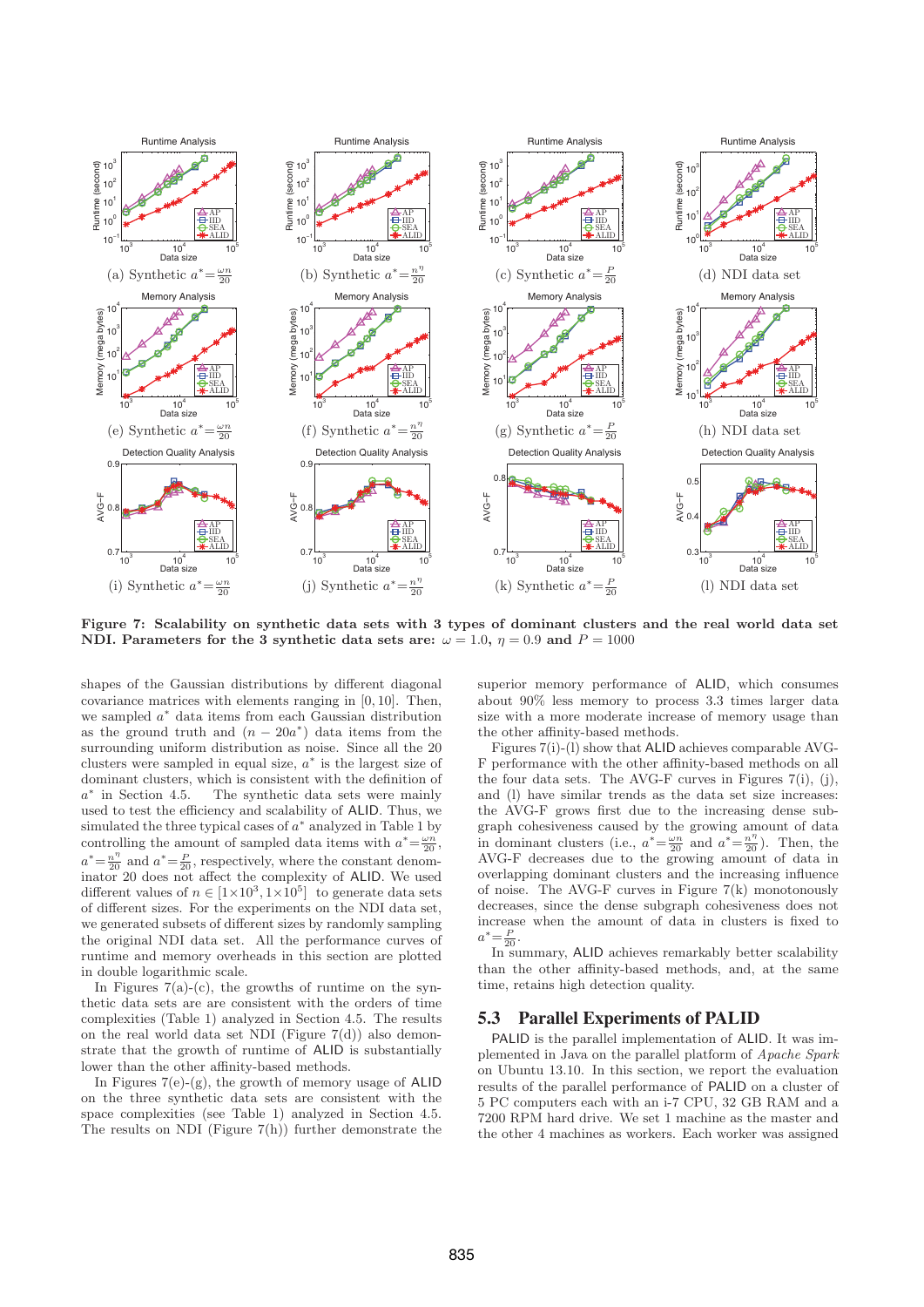

**Figure 8: Illustration of SIFT dominant cluster.**

**Table 2: Performance of PALID on SIFT-50M**

| Methods     | Executors | Runtime      | Speadup Ratio |
|-------------|-----------|--------------|---------------|
| PALID-1Exec |           | $17.2$ hours |               |
| PALID-2Exec |           | 8.96 hours   | 1.92          |
| PALID-4Exec |           | 4.48 hours   | 3.84          |
| PALID-8Exec |           | $2.29$ hours | 7.51          |

with 2 executor processes, where each executor took a single CPU core. The hash tables and the data items were stored in a MongoDB (http://www.mongodb.org/) server on the master. All machines were connected by a 1000 Mbit/s ethernet. The performance of PALID was evaluated on the SIFT-50M data set, which is an unlabeled data set containing 50 million SIFT features [23]. The SIFTs were extracted from the IPDID/1000k image data set [10] using the VLFeat toolbox [35].

Scale Invariant Feature Transform (SIFT) [23] is a  $L_2$ normalized 128-dimensional vector describing the texture of a small image region. In the field of computer vision, it is a standard procedure to represent similar image regions by highly cohesive SIFT dominant clusters named "visual words" [34]. Figure 8 demonstrates that, since partial duplicate images always share a common image content (e.g., KFC grandpa), the SIFTs [23] extracted from similar image regions are highly similar to each other and naturally form a dominant cluster (i.e., visual word). However, the number of visual words is unknown and there are also a large proportion of noisy SIFTs extracted from the random nonduplicate regions (i.e., red points), leading to a high degree of background noise. As a result, the scalability and the strong capability of being resistant against noise in PALID are very suitable for visual word generation.

Table 2 shows the performance of PALID. PALID was able to process 50 million SIFT features in 2.29 hours, achieving a speedup ratio of 7.51 with 8 executors. This demonstrates the promising parallel performance of PALID.

Since there is no parallel solution for the other affinitybased methods, such as IID [31], SEA [19] and AP [17], we fairly compared them with ALID on the SIFT-50M data set using the same single-machine experimental settings as what Section 5.2 used. Figure 9 shows the memory and runtime performance of the affinity-based methods on the uniformly sampled subsets of SIFT-50M. The increases of ALID in both runtime and memory usage are significantly lower than the other methods. Especially, ALID consumes 10 GB memory to process 1.29 million SIFTs in 4.4 hours on a standard PC. In contrast, such a large amount of data is far beyond the capability of the other affinity-based methods, which can at most deal with 0.04 million SIFTs on the same platform.

Although SIFT-50M is too large to be manually labeled, the dominant cluster detection quality can still be qualita-



**Figure 9: Scalability on the SIFT-50M subset.**



**Figure 10: Detection quality on (a) "KFC grandpa" of the IPDID/1000k data set. The green points are SIFTs from dominant clusters with high densities**  $(\pi(x) > 0.75)$ . The red points in (b)-(f) are noise **SIFTs filtered out by the affinity-based methods.**

tively assessed by the results in Figure 10. In Figures 10(b)- 10(f), the affinity-based methods effectively detect most of the SIFT features (i.e., green points) extracted from the similar image regions of "KFC grandpa", since such SIFTs can naturally form dense subgraphs with high cohesiveness. At the same time, the large proportion of noisy SIFTs (i.e., red points) extracted from the random non-duplicate background image regions are filtered out. The results demonstrate the effectiveness of the affinity-based methods in resisting overwhelming amount of noisy SIFTs. Additionally, we also evaluated the AVG-F performance of PALID on the labeled data sets of NART and NDI. The resulting AVG-F performances are consistent with ALID. Limited by space, we omit the details here.

# 6. CONCLUSIONS

In this paper, we proposed ALID, a scalable and effective dominant cluster detection approach against high background noise. ALID demonstrates remarkable noise resistance capability, achieves significant scalability improvement over the other affinity-based methods, and is highly parallelizable in MapReduce framework. As future work, we will further extend ALID towards the online version to efficiently process streaming data.

# Acknowledgements

The authors are grateful to the anonymous reviewers for their constructive comments and suggestions. This work was supported in part by National Basic Research Program of China (973 Program): 2012CB316400 and 2015CB352400, National Natural Science Foundation of China: 61025011,